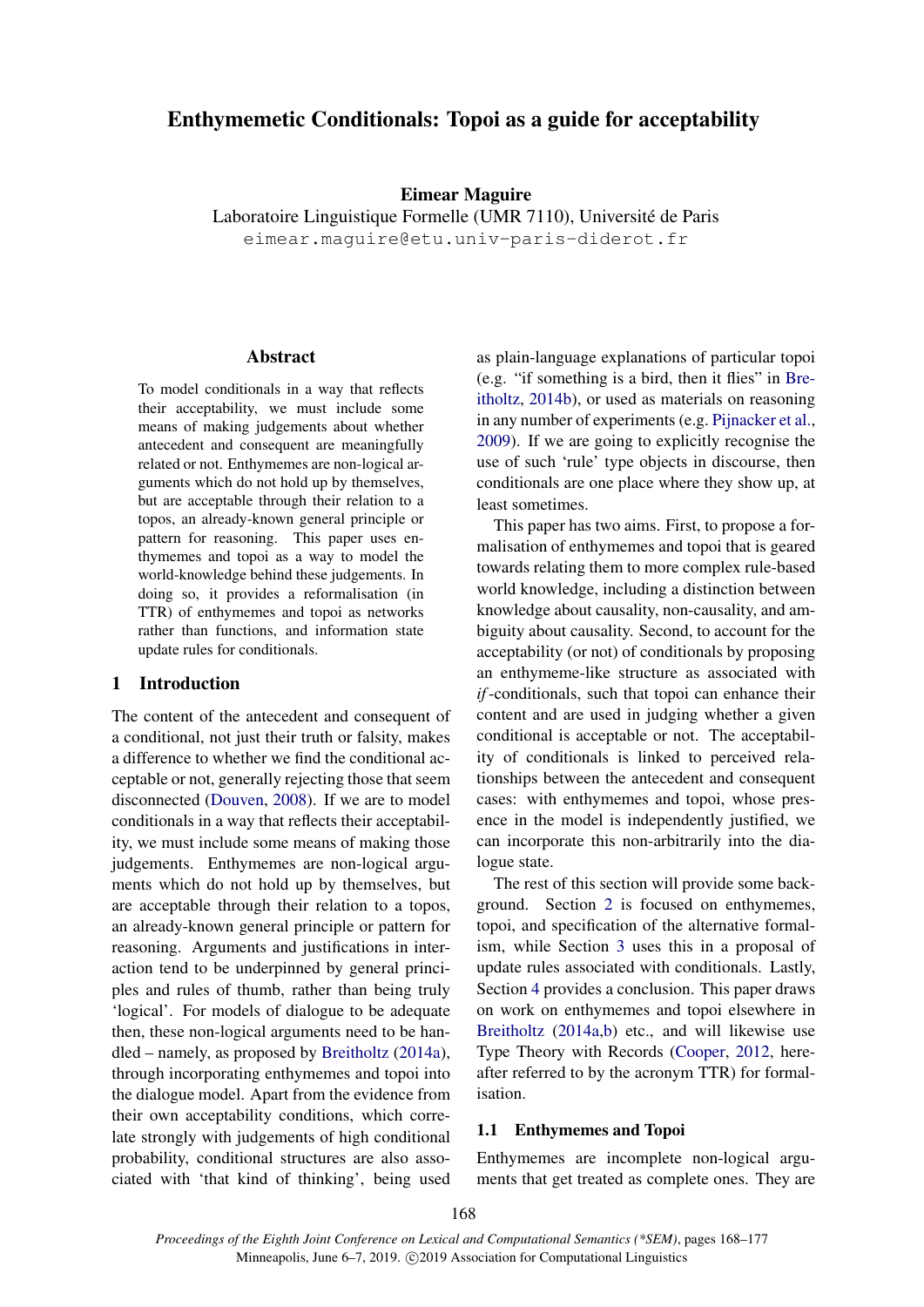incomplete in that to be accepted, they must be identified as a specific instance of a more general pattern that is already in the agent's resources – a topos. Topoi encode world knowledge that comes as a 'rule of thumb', such as characteristics typical of groups, and a speaker may hold contradictory topoi as equally valid in different scenarios, with no clash experienced unless both are used at the same time. Speakers make enthymemetic arguments by linking what on the surface might technically be non-sequiturs, but are easily identified as an argument using accepted principles. For example, a speaker might say "Let's go left here, it's a shortcut". This argument invokes the assumption that shorter routes are better, and that therefore the left turn being a shortcut is a good reason to take it – but they might equally say "it's longer", invoking an assumption that a longer route is preferable.

Topoi have been proposed to be a resource available to speakers, and consequently a means to address non-monotonic reasoning [\(Breitholtz,](#page-9-2) [2014b\)](#page-9-2), the treatment of non-logical rules as expressing necessity, and contradictory claims being equally assertable, as in the route-taking example above [\(Breitholtz,](#page-9-1) [2014a\)](#page-9-1).

To these ends, they have been formalised in TTR for use in dialogue [\(Breitholtz and Cooper,](#page-9-5) [2011\)](#page-9-5), as functions from records to record types, as in this example [\(Breitholtz,](#page-9-1) [2014a\)](#page-9-1):

(1) a. *Topos:*  
\n
$$
\lambda \mathbf{r} : \begin{bmatrix} x & \mathbf{:} \text{ } Ind \\ c_{\text{bird}} & \mathbf{:} \text{ bird}(x) \end{bmatrix} \begin{bmatrix} c_{fly} & \mathbf{:} \text{ fly}(\mathbf{r}.x) \end{bmatrix}
$$
\nb. *Enthymeme:*  
\n
$$
\lambda \mathbf{r} : \begin{bmatrix} x = \text{Tweety} & \mathbf{:} \text{ } Ind \\ c_{\text{bird}} & \mathbf{:} \text{ bird}(x) \end{bmatrix} \begin{bmatrix} c_{fly} & \mathbf{:} \text{ fly}(\text{Tweety}) \end{bmatrix}
$$

Both are of type  $Rec \rightarrow RecType$ , and the fields of the specified record types match, but fields of the enthymeme have been restricted to specific values. A function to a record type does not by itself indicate what happens once we have access to that type. For these functions to be useful, they are additionally governed by a theory of action, which will license various actions that can be performed with the type, e.g. judging that the original situation is additionally of that type, judging that there exists some situation of the type described, or creating something of that type [\(Cooper,](#page-9-6) in prep).

#### 1.2 Conditionals

The assumption that conditionals express a proposition is fundamental to most linguistic work on the topic, both that which follows the commonly accepted restrictor theory of conditional semantics based on the work of [Lewis](#page-9-7) [\(1975\)](#page-9-7), [Kratzer](#page-9-8) [\(1986\)](#page-9-8) and [Heim](#page-9-9) [\(1982\)](#page-9-9), and that which does not (e.g. [Gillies](#page-9-10) [\(2010\)](#page-9-10)).

By conditionals being 'propositional', we mean that adding an *if*-clause to some indicative clause does not fundamentally change the kind of semantic object it is: for indicative clause "I'm going home", just as the conjunction "I'm going home *and I'm watching a film*" still expresses a proposition, so does "*If this doesn't get interesting soon*, I'm going home".

As mentioned at the beginning, the acceptability of conditionals correlates strongly with their conditional probability: the more likely the consequent is in the antecedent-case, the more acceptable the conditional tends to be be. [Stalnaker](#page-9-11) [\(1970\)](#page-9-11) proposed that the probability of a conditional and the conditional probability of the consequent on the antecedent are one and the same, in what is usually referred to as *the Equation*. That is, the overall probability P(*if this doesn't get interesting then I'm going home*) is the same as the conditional probability P(*I'm going home*∣*This doesn't get interesting*). A subsequent proof by [Lewis](#page-9-12) [\(1976\)](#page-9-12) found that there is no single proposition based on the antecedent and consequent such that its probability will consistently match the conditional probability. Therefore one could have a propositional theory of conditionals, or validate the Equation – but not both.

However, conditional probability seems so important to the meaning of conditionals that in the view of some non-linguists, (e.g. [Edgington,](#page-9-13) [1995;](#page-9-13) [Bennett,](#page-9-14) [2003\)](#page-9-14) conditionals should properly be considered be probabilistic, directly expressing the conditional probability of the consequent on the antecedent, P(*cons*∣*ant*). Subsequent empirical work overwhelmingly supports the intuition behind the original Equation, and shows that conditional probability does indeed tend to correlate with acceptability (e.g. [Evans et al.,](#page-9-15) [2003;](#page-9-15) [Oaks](#page-9-16)[ford and Chater,](#page-9-16) [2003\)](#page-9-16). Conditional probability thus needs to be taken seriously, whether one believes it is the core content of a conditional or not: indeed, figuring out how propositional theories can accommodate its relationship to acceptability is an important issue (e.g. [Douven and Ver](#page-9-17)[brugge,](#page-9-17) [2013\)](#page-9-17). Conditional probability is also not the only factor in acceptability: it is further moder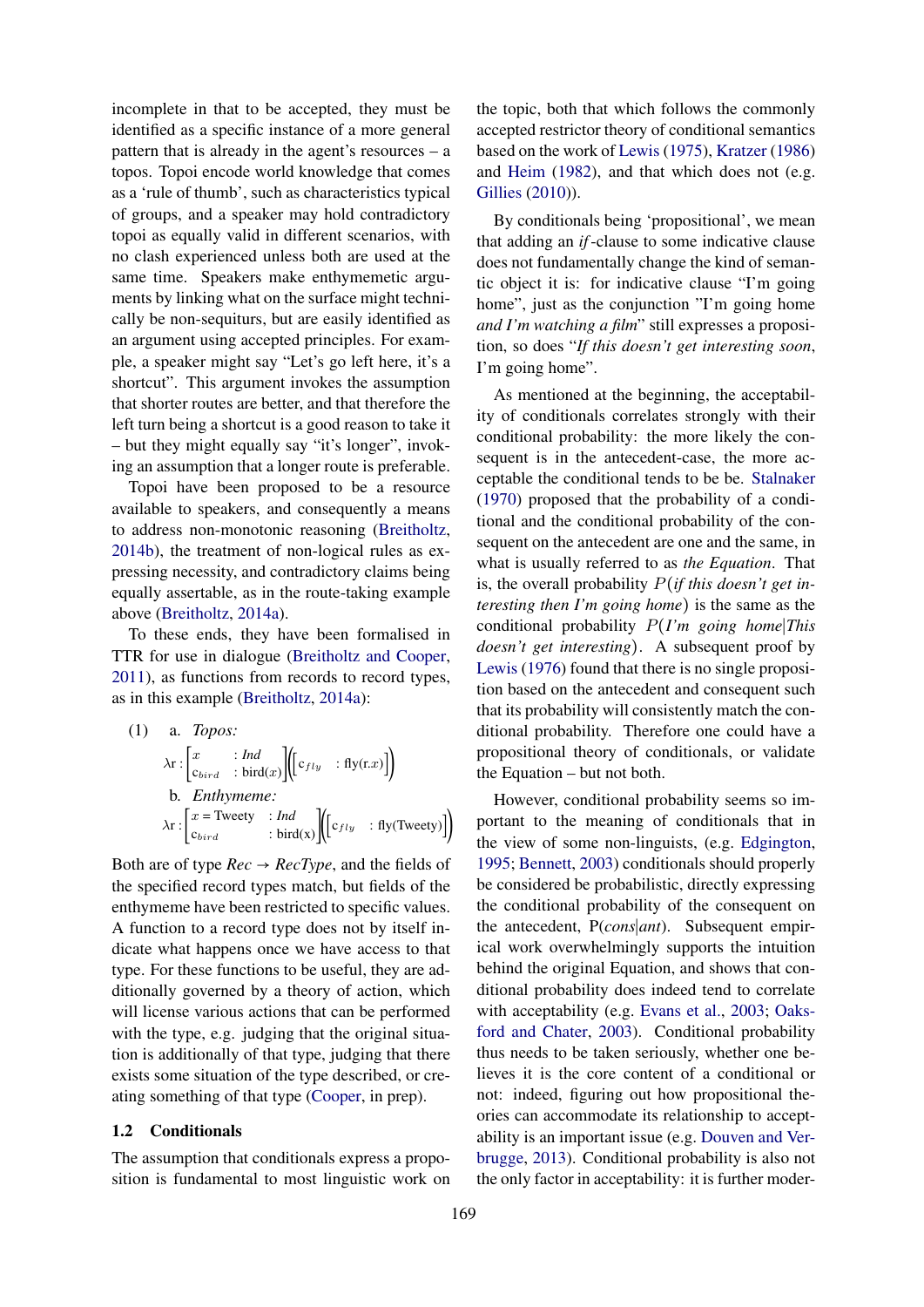ated by whether there appears to be a connection between antecedent and consequent [\(Skovgaard-](#page-9-18)[Olsen et al.,](#page-9-18) [2016\)](#page-9-18). To make these judgements, we need to know about the relationships between the antecedent and consequent states.

As a note, this paper remains technically agnostic about whether the propositional or probabilistic analysis is correct: your mileage may vary on whether the update rules in Section [3](#page-4-0) should also add a proposition associated with *if p, q* to the agent's knowledge base, were they to be more comprehensively specified. The underlying acceptability issue, and the potential use of topoi in the metrics underlying those acceptability judgements, means that this does not impact on the core of the proposals here.

#### 1.3 TTR: a brief overview

Since it will be used later, this section provides a very brief introduction to TTR.

A central idea in TTR is the judgement of objects as being of some type. If  $a$  is judged to be of type  $T$ , this is written as  $a : T$ . Several of these judgements, or requirements for judgements, can be collected in structured objects as records and record types. In a record type, fields consist of a label and type, while fields in a record consist of a label and a value. For a record  $r$  to be of a record type *RT*, it must have fields with the labels specified in *RT*, and the values in those fields in r must be the types specified by the equivalently labelled fields in *RT*. For example, the records in [\(2\)](#page-2-1) and [\(3\)](#page-2-2) are both of the record type [\(4\)](#page-2-3), provided that  $x$  is of type  $T_1$ . The type of a field need not be stand-alone either: it may also be constructed from a predicate and arguments, like the field  $d$  in [\(5\)](#page-2-4).

<span id="page-2-4"></span><span id="page-2-3"></span><span id="page-2-2"></span><span id="page-2-1"></span>(2) 
$$
\begin{bmatrix} a = x \end{bmatrix}
$$
 (4)  $\begin{bmatrix} a: T_1 \end{bmatrix}$  (6)  $\begin{bmatrix} a: T_1 \ b: T_2 \end{bmatrix}$   
\n(3)  $\begin{bmatrix} a = x \ b = y \ c = z \end{bmatrix}$  (5)  $\begin{bmatrix} a: T_1 \ d: p(a) \end{bmatrix}$  (7)  $\begin{bmatrix} a: T_1 \ c: T_3 \end{bmatrix}$ 

<span id="page-2-5"></span>There also exist sub- and super-type relations between types. One record type is a subtype of another if it is a more specified version of it. This means that it has at least the same fields as the supertype, whose types are the same type or subtypes of the equivalent fields in the supertype. For example, [\(6\)](#page-2-5) and [\(7\)](#page-2-6) are different types, but are both subtypes of the more general [\(4\)](#page-2-3). A record of type

[\(6\)](#page-2-5) is not necessarily of type [\(7\)](#page-2-6), but will be of type [\(4\)](#page-2-3). Depending on whether  $x : T_1, y : T_2$  and  $z: T_3$ , the record in [\(3\)](#page-2-2) will be of all three types.

## <span id="page-2-0"></span>2 Enthymemes, Topoi and Other Knowledge

Given that their presence in an agent's resources has already been motivated, topoi are a natural way to account for the required knowledge about some 'dependence' between antecedent and consequent. Enthymemes and topoi are snippets of reasoning, rather than complex networks, but they should also be related explicitly to other rule-like world knowledge, which includes the possibility of multiple relationships between more than two cases, and knowledge of explicitly causal relations. If we are going to use topoi to express the kind of knowledge that also forms such networks (i.e. informative about causality or related probabilities), then they should be in the same form as that knowledge: the alternative, to keep rule-like topoi apart from knowledge about rule-based(ish) systems, is counter-intuitive.

Bayesian networks (a combination of directed acyclic graphs and probability distributions) are a common way to encode causal relations. They have two components, the first of which is a directed acyclic graph, with the various variables as nodes, and directed edges describing any direct relationships. Graphs and networks are a useful way to describe relationships, and express a more complex set of relationships than a linear chain of functions. The graph structure is in accordance with constraints about what direct parenthood in the graph can mean – that the parent is part of the minimal set of preceding nodes whose value determines the probability distribution of the child.

<span id="page-2-6"></span>The second component to a Bayesian Network is a set of probability functions for determining the values of variables given the values of their parents – their conditional probabilities. Associated probabilities are also a natural means of modelling learning, by adjusting the confidence in a given rule on the basis of evidence and experience, allow us to make explicit the level of confidence in a judgement beyond a binary. For unreliable rules, a high (but below 1) probability can be used to express that they are likely to be correct in a given case, but not certain.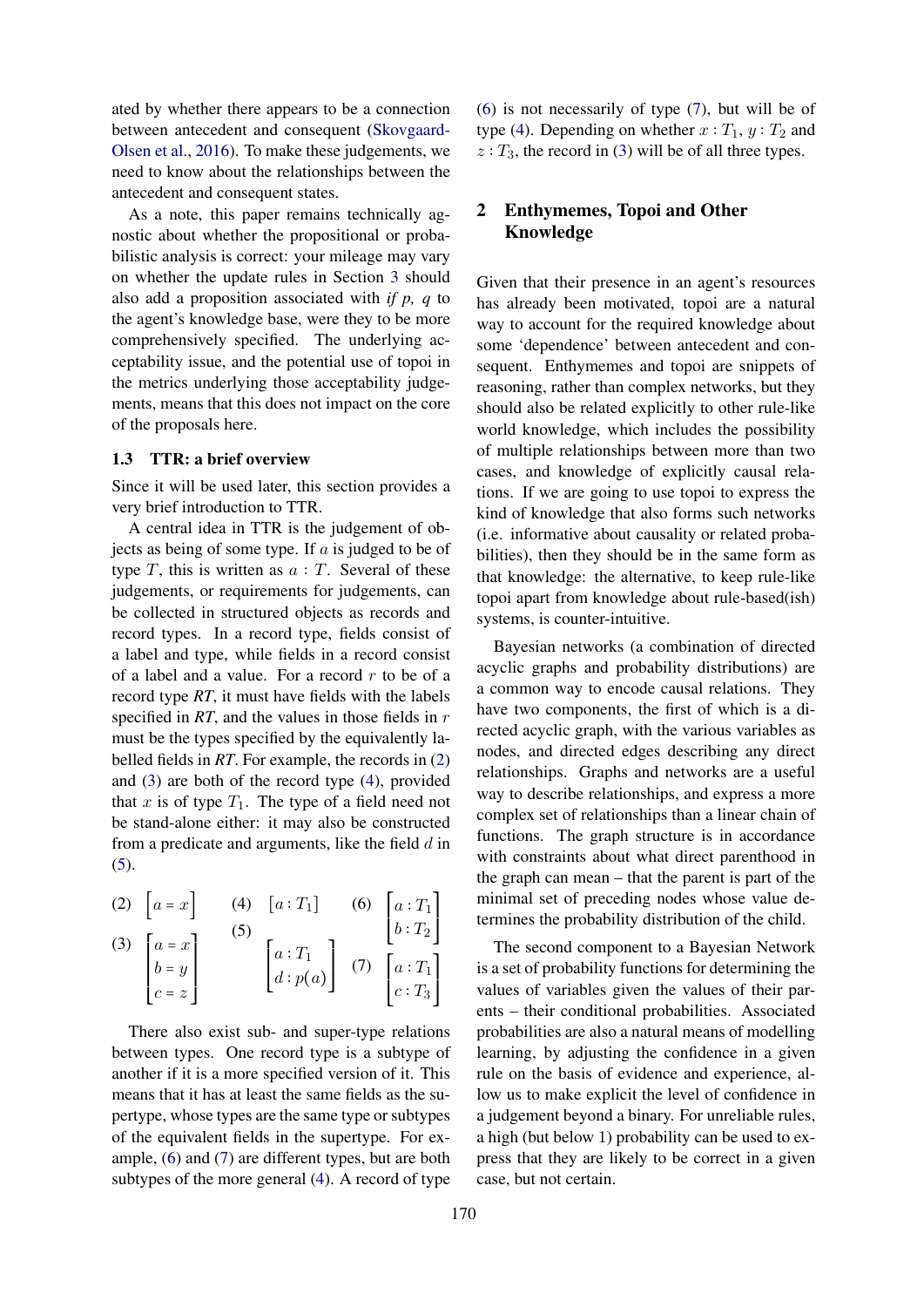#### <span id="page-3-0"></span>2.1 Graphical Topoi

The proposal is as follows. Topoi and enthymemes are of the same type as any other 'relational' knowledge, by which I mean knowledge about causal and correlational relations. This knowledge can be encoded as a graph: topoi and enthymemes as usually discussed are minimal examples, containing only two nodes. The direction(s) of the links between connected nodes, along with additional constraints, indicate either causal or noncausal relations via directed or bi-directed links respectively.

Where there is a bi-directional link somewhere in a path between two nodes, their relationship is confirmed as non-causal. Where there is an absence of any path between two nodes, the relationship may be treated as potential independence, while where there are links in one direction only, the relationship may be treated as potential causality. However, neither the potential independence or causality is locked in: there should be a distinction between merely lacking information, and having confirmation about an absence. Certainty about independence or causality is expressed via constraints explicitly preventing the creation of any path that would violate them.

The choice of bi-directed rather than undirected edges to express non-causality is motivated by a desire for the difference in belief from potentially causal to non-causal to be something that changes easily (i.e. with the addition of information, not replacement of one thing with another of a different type), and for creation of a 'casual' (not a typo) middle-ground, where only one direction is of relevance and there is no strong commitment either way. It can be treated as potentially causal, being the only direction of interest, but whether this is the whole story between the two is not specified.

All this is meant to allow for a more complex set of relationships than expressed in your average topos which, as stated earlier, is a minimal case with just two nodes. The original example can be thought of as follows, graphs with only two nodes:



Once  $x$  is filled (as 'Tweety'), this should be reflected in any other nodes where the same variable appears. The confidence rating of 0.95 has been somewhat arbitrarily set here for topoi to imply high confidence without certainty. Generally, the confidence rating associated with a link in a known network should be subject to change on the basis of experience, increasing or decreasing as their predictions are borne out or subverted. Topoi as 'rules of thumb' are particularly robust to contradictory evidence, with the same agent in different contexts accepting and using topoi that lead to opposite conclusions: see, for example, notions *opposites attract* vs. *birds of a feather flock together*. Integration of ordinary learning with the potential for entrenched 'against all evidence' beliefs is a larger topic that is not addressed here, but will be necessary in future work.

Enthymemes are distinguished from other arguments by the fact they don't hold up by themselves, but are instead accepted on the basis of identification with a topos – this doesn't include arguments that are accepted despite being unsupported. However, the terms enthymeme and topos will continue to be used here: this is partly for convenience, but also because once the context indicates that an enthymemetic argument is being made (such as a recognisable suggestion+motivation pattern like "Let's go left here, it's a shortcut"), an unsupported 'enthymeme', once accepted, can be used to establish a potential new topos [\(Breitholtz,](#page-9-19) [2015\)](#page-9-19).

## 2.2 Graphical Topoi in TTR

This subsection provides a treatment in TTR of the above proposal. The variable at each node is a  $RecType$ , representing a situation, with the probability of a  $RecType$  being across whether it is true or false (for type *T*, whether  $\exists a : T$ ). Let *RecType<sub>i</sub>* be a *RecType* associated with an index, and *ProbInfo* be a constraint on some probability. The supertype of enthymemes and topoi, rather than a function *Rec*→*RecType*, is the type *Network*:

(9) 
$$
Network =_{def}
$$
\n
$$
\left\{\begin{array}{l}\text{nodes}: \{RecType_i\} \\\\ \text{links}: \left\{ \langle RecType_i, RecType_i \} \right\} \\\\ \text{probs}: \left\{ \text{Probability} \right\} \\\\ \text{probs}: \left\{ \text{Probability} \right\} \\\\ c_{index}: \forall \langle x'_j, y_p \rangle, \in \text{links}, x'_j \subseteq_r x_i \in \text{nodes}, i = j, \\\forall \langle z_q, x''_k \rangle \in \text{links}, x''_k \subseteq_r x_i \in \text{nodes}, i = k. \\\ c_{links}: \forall \langle x'_i, y'_p \rangle \in \text{links}, \exists x_i, y_p \in \text{nodes}, x'_i \subseteq_r x_i, y'_p \subseteq_r y_p \end{array} \right\}
$$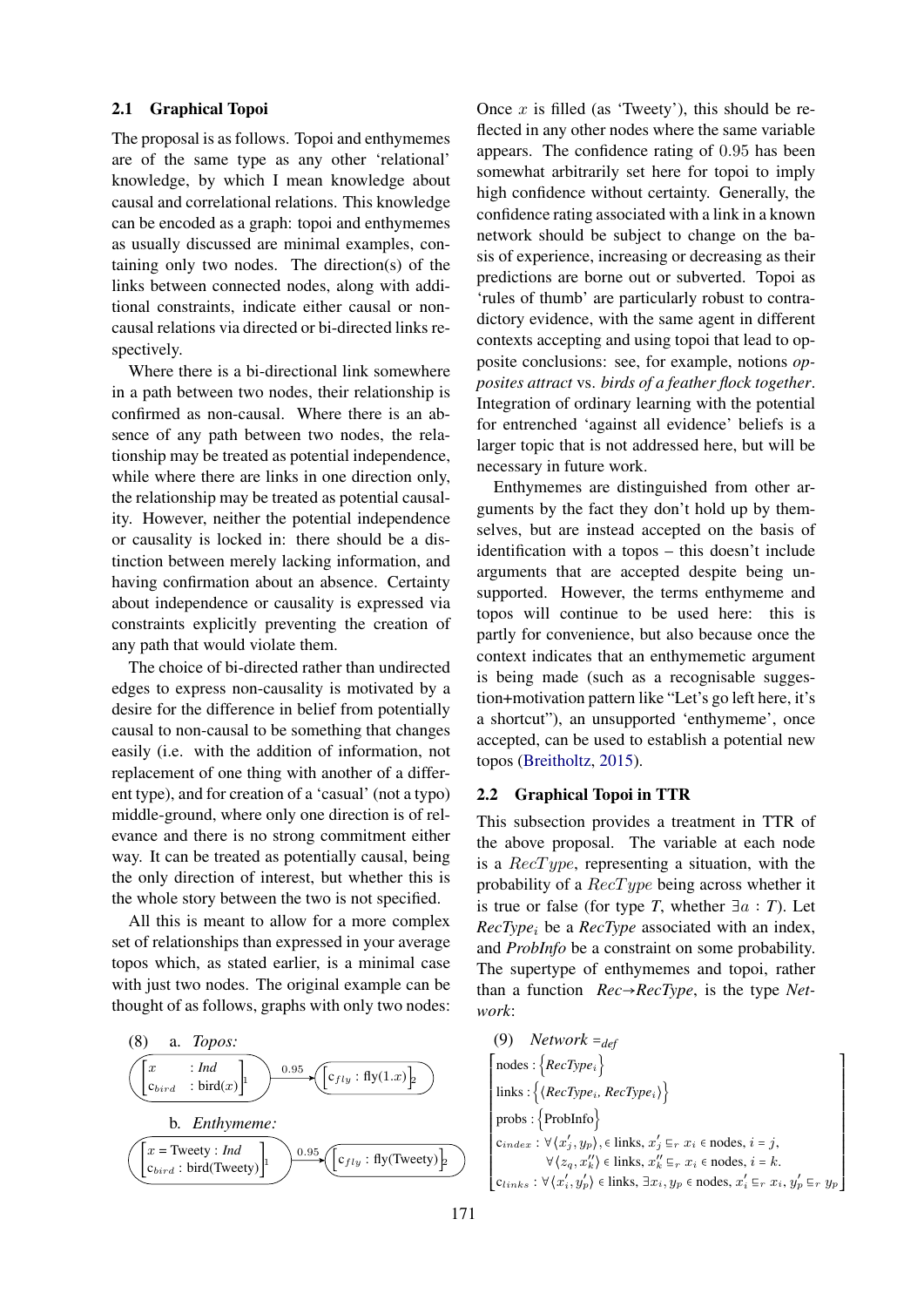The *nodes* field is the set of nodes in the graph, while the *links* field is the set of directed edges between them, each 'link' being an ordered pair. Let  $\mathsf{E}_r$  indicate a subtype relation where subtyping is through restriction of one or more fields i.e. not through the specification of extra fields. The first constraint cindex enforces co-indexing, that if subtypes of a node are included in members of *links*, they all share the same index. The second constraint  $c_{links}$  specifies that any members of *links* are between (potentially restricted subtypes of) members of nodes. For ease of reading and the sake of space, the constraints will not be repeated in further examples. In a link  $\langle x_i, x_j \rangle$ , the specification of member  $x_i$  may use j to indicate some  $r : x_i$ , and vice versa, e.g. where a is some field in  $x_i$  and b is some field in  $x_j$ , in  $x_i$  we can specify that  $a = j.b$ .

Causality, non-causal correlation and independence are interpreted on the basis of the members of *links*. Where a path is a sequence of indices  $\langle 1, \ldots, k \rangle$  such that for each  $i, i + 1$  there is  $\langle x_i, x_{i+1} \rangle \in$  *links*, the node indexed *i* is a predecessor of the node indexed j (shorthand: *pre* $decessor(i, j, links)$  if there is a path from i to j, given the contents of *links*. In this way the set *links* can be checked for evidence that two nodes are in a non-causal relation (if there is a bi-directional *predecessor* relation somewhere in a path between the two, e.g. if  $\langle x_i, x_j \rangle, \langle x_j, x_i \rangle \in *links*$ , are potentially independent (there is no *predecessor* relation at all between the two), or in a potentially causal relation (one is a *predecessor* of the other, but not the other way around). We can distinguish direct and indirect causality by whether a minimal path with a direct link  $\langle x_i, x_j \rangle$  is possible or not. As a rule, when we talk about causality, we will mean direct causality.

For  $n : Network$  containing nodes  $x_i$  and  $x_j$ , independence and causality can be expressed in updated  $n'$  as follows, where  $a \wedge b$  indicates the merge of two records, a record containing all fields from both, and  $a \wedge b$  indicates their asymmetric merge (see [Cooper and Ginzburg,](#page-9-20) [2015\)](#page-9-20), where in event of a field appearing in both records, the field from b is the one found in the merge, effectively overwriting the field of a.

(10) *Independence of i and j:*  
\n
$$
n' = n \land
$$
\n
$$
\begin{bmatrix} c_{ind_{ij}} : \neg predecessor(i, j, links) \\ \land \neg predecessor(j, i, links) \end{bmatrix}
$$

(11) *Direct causality from* i *to* j*:*  $n' = n \wedge$  $\begin{bmatrix} \frac{1}{2} & \frac{1}{2} & \frac{1}{2} \\ \frac{1}{2} & \frac{1}{2} & \frac{1}{2} \\ \frac{1}{2} & \frac{1}{2} & \frac{1}{2} \end{bmatrix}$  $c_{cause_{ij}}$ :  $\langle i, j \rangle \in links$ ∧¬*predecessor*(j, i, *links*) ⎤ ⎥ ⎥ ⎥ ⎦ (12) *Indirect causality from* i *to* j*:*  $n' = n \wedge$  $\left[$ C<sub>indcaus<sub>ij</sub>: *predecessor*(*j*, *i*, *links*)</sub>  $\mathsf I$ ⎣ ∧¬*predecessor*(j, i, *links*) ⎥ ⎥ ⎦ ⎤ ⎥

The original example can now be rewritten as  $(13)$ :

<span id="page-4-1"></span>(13) *Topos:*  
\n
$$
\begin{bmatrix}\n\text{nodes} = \\
\begin{bmatrix}\n\begin{bmatrix}\nx : \text{Ind} \\
C_{bird} : \text{bird}(x)\n\end{bmatrix}, \begin{bmatrix}\nx : \text{Ind} \\
C_{fly} : \text{fly}(x)\n\end{bmatrix}\n\end{bmatrix}, \begin{bmatrix}\n\begin{bmatrix}\nRecType_i\n\end{bmatrix}\n\end{bmatrix}
$$
\nlinks =  
\n
$$
\begin{Bmatrix}\n\begin{bmatrix}\n\begin{bmatrix}\nx : \text{Ind} \\
C_{bird} : \text{bird}(x)\n\end{bmatrix}, \begin{bmatrix}\nx = 1.x : \text{Ind} \\
C_{fly} : \text{fly}(x)\n\end{bmatrix}\n\end{Bmatrix}\n\end{Bmatrix}, \begin{Bmatrix}\n\begin{bmatrix}\n\begin{bmatrix}\nRecType_i, RecType_i\n\end{bmatrix}\n\end{Bmatrix}\n\end{Bmatrix}
$$
\nprob =  
\n
$$
\begin{Bmatrix}\nP\begin{bmatrix}\nx = rx : \text{Ind} \\
C_{fly} : \text{fly}(x)\n\end{bmatrix} \cdot \begin{bmatrix}\nx : \text{Ind} \\
C_{bird} : \text{bird}(x)\n\end{bmatrix}\n\end{Bmatrix} = 0.95
$$
\n
$$
\begin{Bmatrix}\n\begin{bmatrix}\n\text{Problemfo} \\
\text{Problemfo}\n\end{bmatrix}\n\end{Bmatrix}
$$
\n(14) *Enthymeme:* as above, but all variants indexed with 1 are replaced with  
\n
$$
\begin{bmatrix}\nx = \text{Twety} : \text{Ind} \\
C_{bird} : \text{bird}(x)\n\end{bmatrix}^{\perp}
$$

An *Enth* is defined as a *Network* containing a node that has at least one field restricted to a specific object, removing its generality. A *Topos* is a *Network* in which no fields are restricted to a specific object.

An enthymeme e may be identified with a topos  $t$  if its nodes and links have equivalents in  $t$ , that is if for every node  $x_i$  ∈ *e.nodes*,  $\exists y_p$  ∈ *t.nodes* such that  $x_i \subseteq y_p$  and for any links  $\langle x'_i, x'_j \rangle \in$ *e.links*,  $\exists \langle y'_p, y'_q \rangle \in t$ *.links* such that  $x'_i \equiv y'_p$  and  $x'_j \n\t\subseteq y'_q$ . This may be by a clear match for the topos fields, but may also include the types of fields in the enthymeme as subtypes of fields in the topos<sup>[1](#page-4-2)</sup>.

#### <span id="page-4-0"></span>3 Conditionals and Reasoning

Having reformalised topoi and enthymemes as an object intended for more general correlational and causal knowledge, i.e. like a Bayesian network[2](#page-4-3) we turn back to conditionals.

<span id="page-4-2"></span><sup>&</sup>lt;sup>1</sup> as in the example "Give a coin to the porter, he carried the bags all the way here" from [\(Breitholtz,](#page-9-2) [2014b\)](#page-9-2), where carrying someone else's bags is recognised as a subtype of work, and the enthymemetic argument is on the basis of a topos like *work should be rewarded*

<span id="page-4-3"></span><sup>&</sup>lt;sup>2</sup>though not strictly: the graph of a Bayesian network should be acyclic, while these do allow for cycles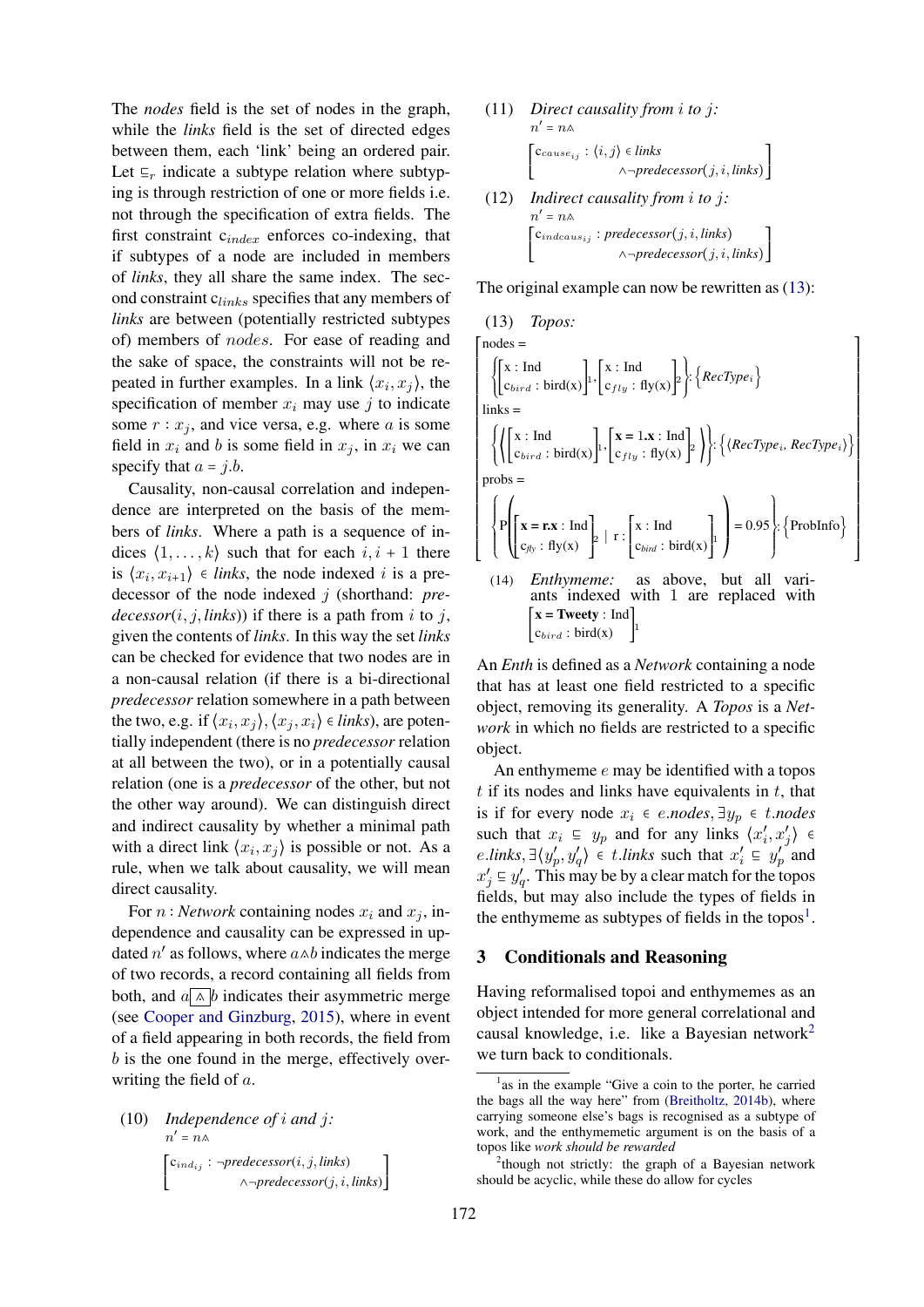Firstly, and as mentioned at the beginning, expressing this kind of relational knowledge is (both intuitively and according to empirical evidence) strongly associated with conditionals, and existence of a dependence relation and high conditional probability usually determine their acceptability. Van Rooij and Schulz [\(2019\)](#page-9-21) suggest a way to combine these two features into a single measure, the relative difference the state of the parent in a relation makes to the likelihood of the child. Pleasingly, with some independence assumptions this measure works not only for the 'causal' direction typically expressed by conditionals (*if there's fire, there's smoke*), but for the reverse as expressed by evidential conditionals (*if there's smoke, there's fire*). However, for it to do so, the direction of the relationship still has to be recognised even when the 'usual' roles of antecedent as parent and consequent as child have flipped. This kind of structural knowledge is topoic.

Secondly, and while it feels almost trivial to point out, we use conditionals to tell each other new things, e.g. the speaker explaining their experiences with "if you done anything wrong well you get, you get the cane and anything else" (BNC, *H5G 78*). When we are informed of something through the use of a conditional, we don't necessarily know beforehand that they lie in such a relation: otherwise they would only be useful to draw attention to connections we haven't made, not to tell each other things that are entirely new. Indeed, [Skovgaard-Olsen et al.](#page-9-18) [\(2016\)](#page-9-18) found evidence that when faced with a conditional, people assume that there is a positive connection between antecedent and consequent unless they have reason to believe otherwise. It is not so much that an acceptable conditional has to be backed up by preexisting knowledge about the relation between the antecedent and consequent cases, but at the very least it should not *clash* with any.

[Breitholtz](#page-9-1) [\(2014a\)](#page-9-1) mentions how an enthymemetic argument can be recognised on the basis of the current conversational game/expected rules (with the specific example of knowledge that a suggestion may be followed by the speaker providing a motivation), or by an explicit lexical cue. With the above in mind, I will suggest that use of an *if*-conditional is one such linguistic cue.

#### 3.1 Enthymemetic Conditionals

The overall suggestion is as follows. *If*conditionals are associated with the making of enthymeme-like arguments. Note that I say "enthymeme-*like* arguments", not "enthymemetic arguments". Enthymemes depend on identification with a previously-known topos, while conditionals can be used to teach new relations, rather than just make statements that rely on existing knowledge to make sense. Although they are structured like the characterisation of enthymemes and topoi above, they are not all strictly speaking 'enthymemetic'. The content of a conditional can be checked against the topoi in the agent's resources. Given a match with a topos, an enhanced version can be added to the agent's knowledge.

Even without a guiding topos, conditionals allow us to express or learn information via an assumption that there is a positive connection between antecedent and consequent – provided we do not already know that the two are independent, or that the consequent shouldn't follow from the antecedent. If no supporting topos is found, a more minimal version can be added without the benefit of any extra details a topos might have provided.

The direction of antecedent as parent is 'default' in the sense that it should be preferred if distinct topoi in both directions are available, and is the direction assumed in case neither a supporting topos nor a conflicting one is found. The topoi in an agent's resources may conflict with each other, and by necessity one of them was learned first: despite this, a conditional does not lead to formation of an acceptable enthymeme when such a clashing topos is already present. If there only exists a potential match for the nodes in a topos that specifies there is definitely no link, or is a conflicting link, then the conditional should be rejected.

The processes of comparing a potential enthyememe with a topos and of updating structured knowledge on the basis of a conditional can be thought of algorithmically as follows:

(15) *Match between an enthymeme and topos:* Search known topoi for topos with a node matching the first enthymeme node If none: no match, false.

If found: check topos for nodes matching each further node in enthymeme.

If any failure: resume searching topoi.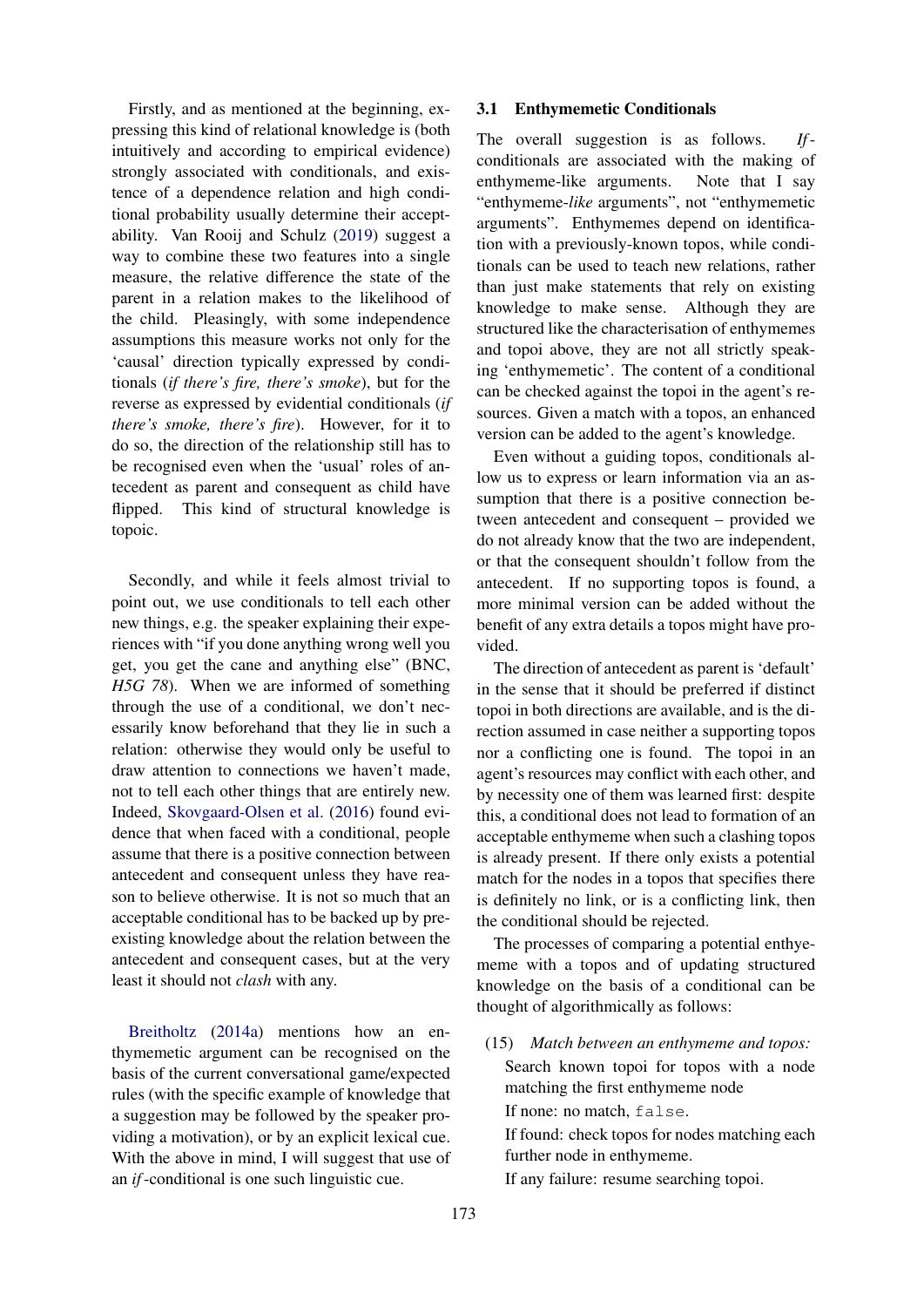If found: check each edge in enthymeme has an equivalent in topos.

If any failure: resume searching topoi.

If found: check any constraints in enthymeme have an equivalent in topos.

If found: match, true.

If any failure: resume searching topoi.

(16) *Enhancing an enthymeme with a topos:* Make new copy of topos.

For each node in topos with an equivalent in enthymeme, add any further specification. For any node in topos with no equivalent node in enthymeme, but with elements also found in a node that was further specified, update accordingly.

(17) *Updating with a conditional:*

Check for conflicting topos.

If found, reject.

If not found, check for topos matching *ant*→*cons* equivalent link.

If found, enhance *ant*→*cons* and add.

If not found, check for topos matching *ant*←*cons* equivalent link.

If found, enhance *ant*←*cons* and add.

If not found, add *ant*→*cons*.

Below are illustrations of what should be understood from the evidential conditional "If the glass fell, the cat pushed it", given knowledge of a topos equivalent to *if someone pushes something, the thing falls*.







The following subsections describe dialogue state update rules associated with conditionals, characterised in TTR.

#### 3.2 Enthymemetic Conditionals in TTR

To begin with, the type of an information state is minimally given as [\(22\)](#page-6-0), broadly following the decisions for the place of enthymemes and topoi in [Breitholtz](#page-9-1) [\(2014a\)](#page-9-1) etc.

<span id="page-6-0"></span>(22) *InfoState =  
def*  
\n
$$
\begin{bmatrix}\n\text{priv} : \begin{bmatrix}\n\text{Topoi} : \{\text{Topos}\} \\
\text{enths} : \begin{bmatrix}\n\text{enths} \\
\text{Topoi} : \{\text{Topos}\} \\
\text{Moves} : \text{list}(\text{LocProp})\n\end{bmatrix}\n\end{bmatrix}
$$

<span id="page-6-1"></span>(23) *Update rule* = 
$$
def
$$
  
\n
$$
\begin{bmatrix}\n \text{pre} & \text{: InfoState} \\
 \text{effects} & \text{: Infostate}\n \end{bmatrix}
$$

The information state has two parts: the agent's private resources, and their representation of the shared context. The *private* resources include a set of general topoi which they can use as resources. A public *Topoi* field tracks which topoi have been introduced onto the dialogue gameboard. The general form for update rules is given in [\(23\)](#page-6-1): *pre* describes the preconditions for states to which the rule can be applied, and *effects* the changes.

Next we will add a few useful functions on the basis of some of the content of Section [2.1:](#page-3-0) a means to describe whether there is a successful match between an enthymeme and a topos, and a means to reference the result of an enthymeme that has been enriched by the content of a topos.

- (24) *enthMatch*(e : Enth, t : Topos) : Bool, true iff all of the following hold
	- (i) All  $e$ 's nodes are subtypes of  $t$ 's nodes: ∀x<sup>i</sup> ∈ e.*nodes*, ∃y<sup>p</sup> ∈ t.*nodes* such that  $x_i \nightharpoondown y_p$ ,
	- (ii) All  $e$ 's links are subtypes of  $t$ 's links:  $\forall \langle x'_i, x'_j \rangle \in e$ *.links*,  $\exists \langle y'_p, y'_q \rangle \in t$ *.links* such that  $x'_i \equiv y'_p$  and  $x'_j \equiv y'_q$ ,
	- (iii) For any constraints on links in  $e$ , the same constraints hold for equivalent links in t:

 $\forall c_{ind_{ij}} \in e$ ,  $\exists c_{ind_{pq}} \in t$  or  $c_{ind_{qp}} \in t$ ,  $x_i$  ∈ *e.nodes*,  $y_p$  ∈ *t.nodes*,  $x_i$  ⊑  $y_p$  and  $x_j$  ∈ *e.nodes*,  $y_q$  ∈ *t.nodes*,  $x_j \nsubseteq y_q$ . Likewise for all  $c_{cause_{ij}} \in e$ , there is an equivalent  $c_{cause_{na}} \in t$ .

(25)  $enhanceEnth(e : Enth, t : Topos) : Enth,$  $e'$  such that  $e'$  is an asymmetric merge of  $t$ and e,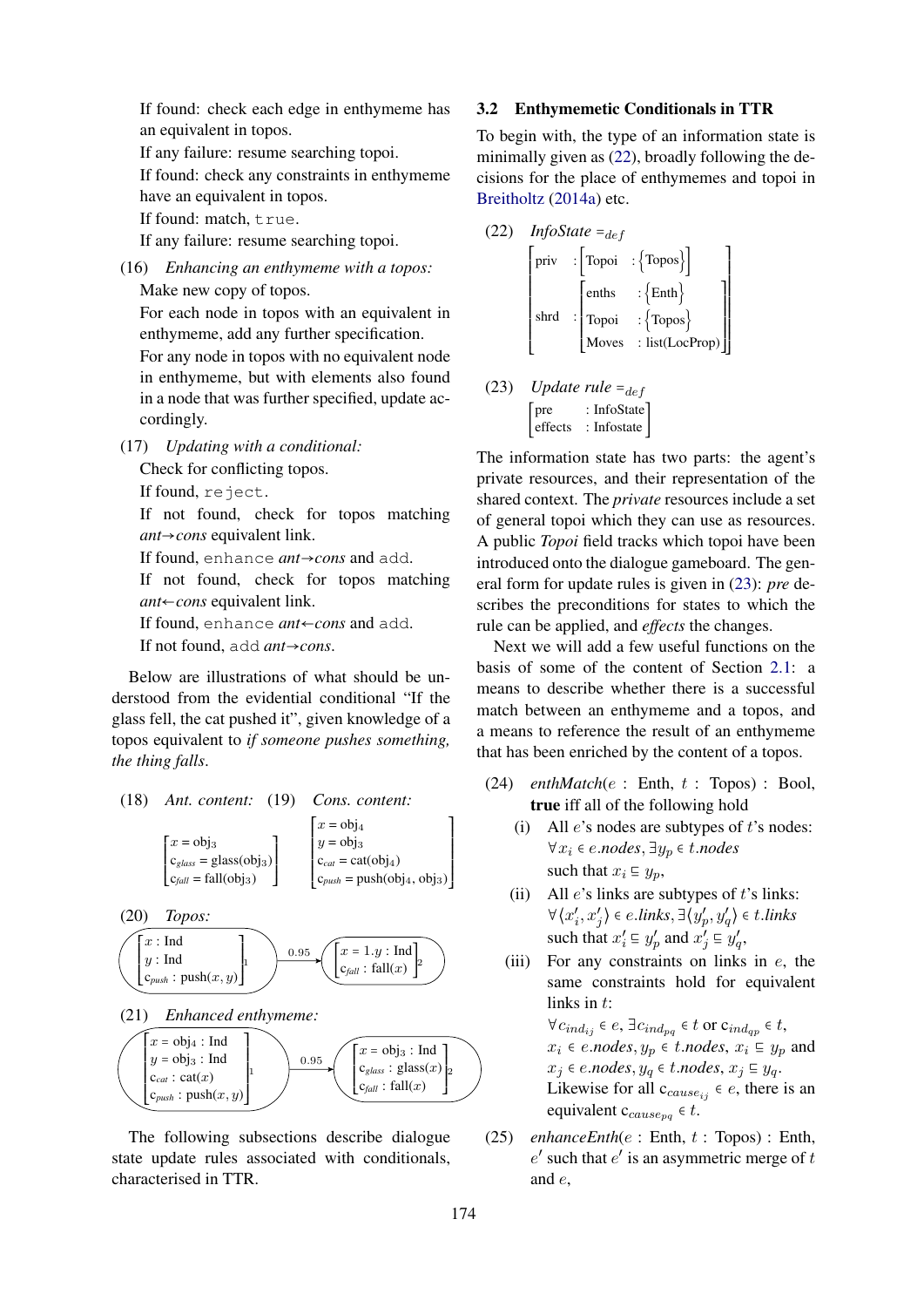where the sets in *nodes*, *links* and *probs* undergo asymmetric union such that for any nodes  $x_i$  ∈ *e.nodes*,  $y_p$  ∈ *t.nodes*,  $x_i \in y_p$ , the corresponding node  $z_u \in$  $e'.nodes = y_p \sqrt{\wedge} x_i.$ 

Likewise for any subtypes  $x'_i$  and  $y'_p$ ,  $x'_i \n\in$ y ′ p in members of e.*links*, t.*links*, e.*probs* and t.*probs*.

That is, the asymmetric aspect of the merge is at the level of the indexed nodes, not the fields containing them.

The update rules for each case are given in the subsections below. There are three rules given: where there is a supporting topos in the 'default' direction, where there is not but there is a supporting topos in the reverse direction, and where there is neither support nor a clash.

#### 3.2.1 Recognising a supporting topos

First are the update rules for when the agent has a topos linking the two parts of the conditional: The update in case of a supporting topos in the *ant*→*cons* direction is given in [\(26\)](#page-7-0):

<span id="page-7-0"></span>

 $\left[$ nodes = {a.sit-type<sub>1</sub>, b.sit-type<sub>2</sub>}: *RecType<sub>i</sub>*  $\left\{\text{links} = \left\{\text{a.sit-type}_1, \text{b.sit-type}_2\right\} : \text{~\text{RecType}_i, \text{RecType}_i\right\}$  $\left\{ \text{probs} = \left\{ P(\text{b}.sit-type}_2 \middle| \text{r} : \text{a}.sit-type}_1 \right) = 0.95 \right\}$ : ProbInfo

This rule may be applied following assertion of a conditional, where an agent knows a topos  $t$  that matches an enthymeme based on the content of the conditional, with a link from antecedent to consequent. In this case, the agent may add such an enthymeme enhanced with the topos to their *enths*, and add the underlying topos to the set of currently active topoi in the conversation.

Where such an option does not exist, a topos with only a link from consequent to antecedent can be used, as described in [\(27\)](#page-7-1). The enthymeme added to *enths* in this case will contain a link only in the *ant*←*cons* direction.

<span id="page-7-1"></span>



 $\mathbf{I}$ ⎥

⎥ ⎥ ⎦



where X is as defined in  $(26)$ , and Y is the type

| $\big[$ nodes = {a.sit-type <sub>1</sub> , b.sit-type <sub>2</sub> }: <i>RecType<sub>i</sub></i>                                                                                                                      |
|-----------------------------------------------------------------------------------------------------------------------------------------------------------------------------------------------------------------------|
| $\left\{ \text{links} = \left\{ \left\langle \text{b}.\text{sit-type}_2, \text{a}.\text{sit-type}_1 \right\rangle \right\} : \left\{ \left\langle \text{RecType}_i, \text{RecType}_i \right\rangle \right\} \right\}$ |
| $\text{probs} = \left\{ P(a\text{.sit-type}_1   r : b\text{.sit-type}_2) = 0.95 \right\}$ : $\left\{ \text{ProbInfo} \right\}$                                                                                        |

Relative to [\(26\)](#page-7-0), the update rule for this case has a constraint in its preconditions that there are no topoi with a link in the *ant*→*cons* direction, and the enthymeme is instead enhanced by a topos that does support the alternative order.

#### 3.2.2 New information

 $\mathsf{l}$ ⎢ ⎣

The last rule describes the case where the agent's known topoi have neither evidence about a link between the antecedent or consequent, the definite absence of one, or a conflicting one. In this case, an 'enthymeme' with a link in the *ant*→*cons* direction may be added to *enths* solely on the basis of the conditional content. No additional topos is added to the list of active topoi – the process for generalising an acceptable enthymeme to a reusable topos is not addressed here.

The shorthand for presence of a clashing topos is given in [\(28\)](#page-7-2) as *enthClash*. An enthymeme clashes with a topos where the equivalent parent nodes lead to mutually exclusive child nodes, i.e. child nodes where a true type cannot be formed from their meet.

# <span id="page-7-2"></span>(28) *enthClash*(e : Enth, t : Topos) : Bool, true iff

 $\exists x_i, y_j \in e \textit{.nodes}, p_i, q_j \in b \textit{.nodes}, x_i \in p_i,$  $\exists \langle x'_i, y'_j \rangle \in e$ *.links*,  $x'_i \subseteq x_i, y'_j \subseteq y_j$ ,

 $\mathbf{I}$ ⎥  $\begin{array}{c} \begin{array}{c} \begin{array}{c} \begin{array}{c} \end{array} \\ \begin{array}{c} \end{array} \end{array} \end{array} \end{array}$ 

⎦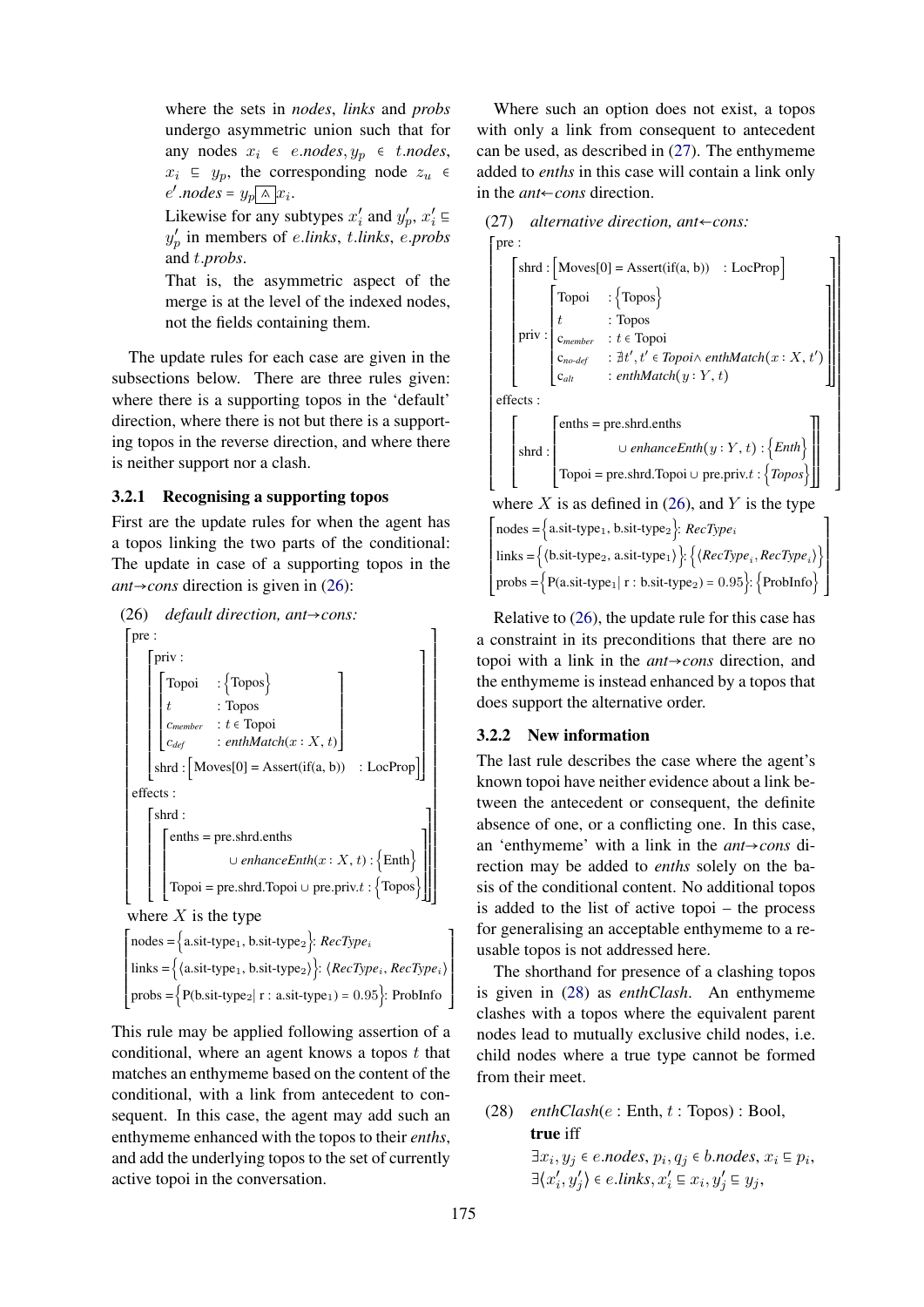$$
\exists \langle p'_i, q'_j \rangle \in t. links, p'_i \subseteq p_i, q'_j \subseteq q_j,
$$
  
and  $\neg T$ , where  $T = y'_j \land q'_j$ 

(29) *neither support nor opposing knowledge:*  $\int \text{pre}$ :

⎢ ⎢ ⎢ ⎢ ⎢ ⎢ ⎢ ⎢ ⎢ ⎢ ⎢ ⎢ ⎢ ⎢ ⎢ ⎢ ⎢ ⎢ ⎢  $\left[ \text{effects}: \left[ \text{shrd}: \left[ \text{enths} = \text{pre.shrd} \text{.enths} \cup x : X \right] \right] \right]$ ⎣  $\left[ \text{shrd} : \left[ \text{Moves}[0] = \text{assert}(if(a, b)) : \text{LocProp} \right] \right]$ ⎢ ⎢ ⎢ ⎢ ⎢ ⎢ ⎢ priv : ⎢ ⎢ ⎢ ⎢ ⎢ ⎣ ⎡ ⎢ Topoi : {Topos} ⎢  $\vert$  **c**<sub>no-clash</sub> : ∄t, t ∈ *Topoi*∧ *enthClash*(x : X, t)  $\begin{cases} \mathbf{c}_{no\text{-}clash} \cdot \mu, t \in \text{Top} \text{ in } \mathbb{C} \text{ is a function of } \mathbb{C} \\ \mathbf{c}_{no\text{-}def} \colon \nexists t, t \in \text{Top} \text{ on } \mathbb{C} \text{ in } \mathbb{C} \text{ and } \mathbb{C} \text{ in } \mathbb{C} \end{cases}$  $\begin{pmatrix} c_{no-alt} : \nexists t, t \in Topoi \wedge \mathit{enthMatch}(y : Y, t) \end{pmatrix}$  $\begin{bmatrix} c_{no-alt} : \mu, t \in \text{Top} \text{or} \land \text{entimulation}(y : t, t) \\ c_{no-ind} : \nexists t, t \in \text{Top} \text{oi} \land \text{enthMatch}(z : Z, t) \end{bmatrix}$ where  $X, Y$  are as in [\(26\)](#page-7-0), [\(27\)](#page-7-1), and  $Z$  is the type  $\left[$  nodes = { $a.sit-type<sub>1</sub>$ , b.sit-type<sub>2</sub>}: *RecType<sub>i</sub>*  $\left\{\text{links} = \varnothing : \left\{\text{(\textit{RecType}_i, \textit{RecType}_i)}\right\}\right\}$  $\left\{\text{probs} = \emptyset : \left\{\text{Problnfo}\right\}\right\}$ ⎢  $c_{ind_{12}}$ :  $\neg$ *predecessor*(1, 2, links) ⎢ ∧¬*predecessor*(2, 1, links)  $\mathbf{I}$  $\mathbf{I}$  $\mathbf i$  $\mathbf{I}$  $\mathbf i$  $\mathbf{I}$  $\mathbf i$  $\mathbf{I}$  $\mathbf i$  $\mathbf{I}$  $\mathbf i$  $\mathbf{I}$  $\mathbf i$  $\mathbf{I}$  $\mathbf i$ 

Relative to the previous two update rules, the preconditions in this rule specify that there is no known topos that supports an enthymeme with a link between the antecedent and consequent in either direction, which has an explicit constraint enforcing independence between the two, or which otherwise clashes with the possible conditional enthymeme.

⎦

## <span id="page-8-0"></span>4 Conclusion

⎣

The acceptability of a conditional is often determined by the conditional probability of the consequent on the antecedent, and recognition of some meaningful link between the two. However, both intuitively and according to experimental evidence, positive acceptability judgements can still be made without fore-knowledge of such a connection. This paper presented two proposals on the basis that the knowledge enabling these judgements is topoic, integrating these factors into the representation of the dialogue state and agent resources. First, a formalisation of enthymemes and topoi as graphs was presented, on the grounds that they should be in the same form as other knowledge about causal and correlational relationships. Second, update rules for conditionals using topoi and enthymemes were presented, drawing on topoi to recognise the presence and direction of a 'meaningful' connection between antecedent and consequent, and making an assumption of one in the absence of any evidence.

There are several avenues for further work. Most work focuses on declarative conditionals, the most common form by far. However, conditional clauses are also used to form conditionalised questions and directives. The proposals here should be related to these forms, whether because to an extent they apply in those cases too, or because this topoic association is exclusive to declarative conditionals. This paper has also said nothing about more standard propositional aspects of conditionals. The proposals here about structural knowledge associated with conditionals should be integrated with this more standard fare.

## Acknowledgements

⎤ ⎥ ⎥ ⎥ ⎥ ⎥ ⎥ ⎥ ⎥ ⎥ ⎥ ⎦

 $\mathbf{I}$ ⎥  $\mathbf i$ ⎥ ıİ ⎥ ⎥ ⎥ ⎥ ⎥ ⎥ ⎥ ⎥ ⎥ ⎥ ⎥ ⎥ ⎦

⎤ ⎥ .∣ ıİ ⎥ ⎥ ⎥ ⎥ ⎥ ⎥ ⎥ ⎥ ⎥ ⎥ ⎥ ⎥ ⎥ ⎥ ⎥ ⎥ ⎥ 'i  $\mathbf{I}$  $\mathbf i$  $\mathbf{I}$ ⎦

> Thanks to Jonathan Ginzburg for helpful discussion of and feedback on this work, and to the reviewers



for useful comments which have (I hope) made this paper clearer. This project has received funding from the European Union's Horizon 2020 research and innovation programme under the Marie Skłodowska-Curie grant agreement No 665850.